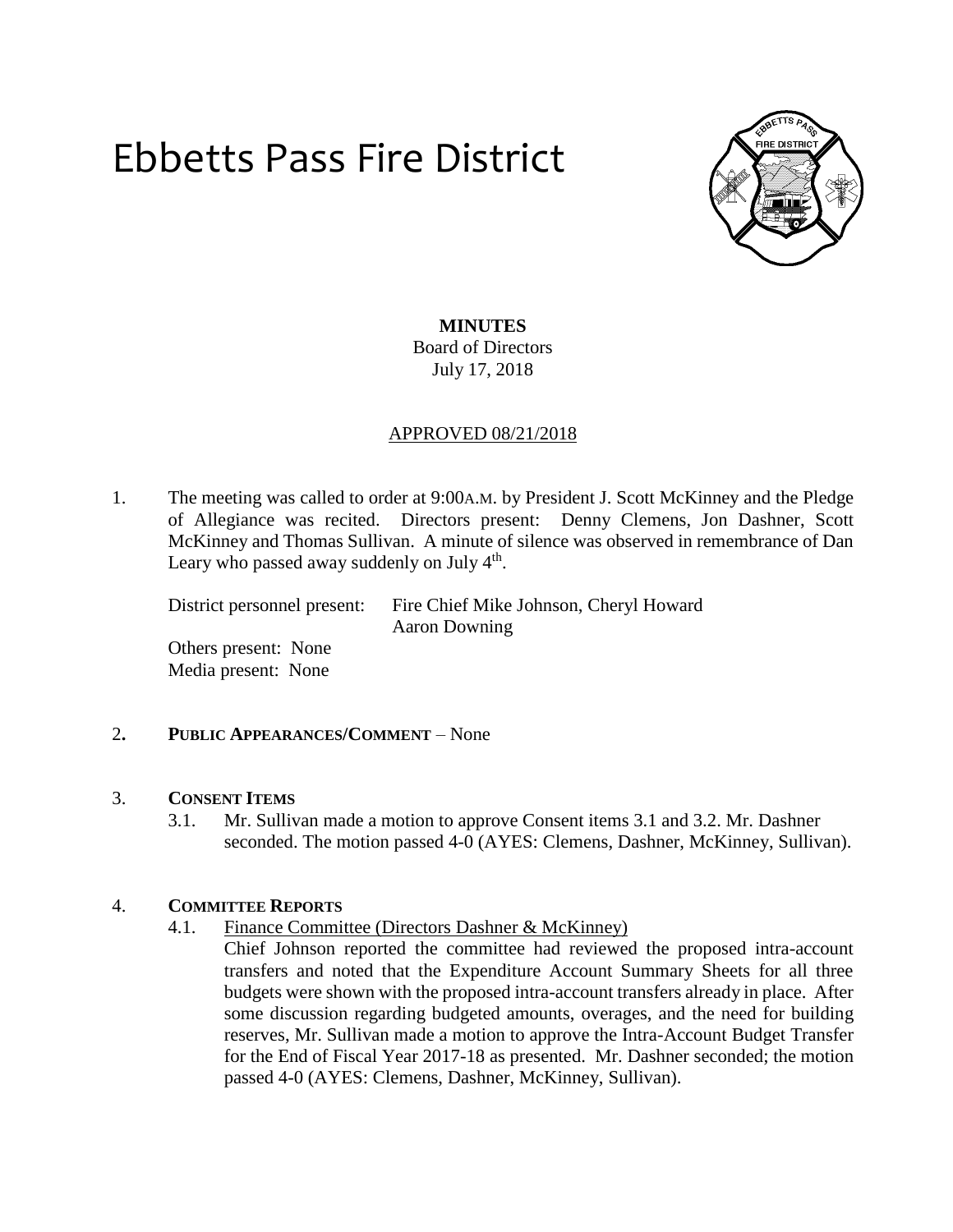## 4.2. Personnel Committee (Directors McKinney & Sullivan)

Chief Johnson reported that Ron Getter had retired as of July  $10<sup>th</sup>$  after 39<sup>1</sup>/<sub>2</sub> years with the District. Ron Getter also was seeking disability retirement which consideration for this was currently underway with legal counsel and would be followed up when the information was ready to be presented to the Board.

Chief Johnson announced that promotions had been made effective July 16, 2018, as follows:

Battalion Chief Rodney Hendrix Captain Pete Ryan Engineer Bryn Buhler

He added that badges would be ready to be presented during the August meeting of the Board of Directors.

Chief Johnson suggested that the Board consider having the Chair appoint or make a motion regarding replacing Dan Leary as Board Secretary and on the committees. After some discussion, Mr. McKinney decided to appoint himself to the two committees as he was not assigned to any committees. Mr. McKinney made a motion to elect Jon Dashner as Board Secretary. Mr. Sullivan seconded; the motion passed 4-0 (AYES: Clemens, Dashner, McKinney, Sullivan).

4.3. Fire Prevention Committee (Directors Clemens & Sullivan)

Chief Johnson reported the requested improvements had been made by SPI for the north Sierra and St. Moritz Roads. Mr. Sullivan suggested that Chief Johnson write a letter of thanks to Tim Tate of Sierra Pacific Industries and he agreed to write it.

Chief Johnson also reported that Golden Torch had submitted plans for building an equipment building.

4.4. Apparatus/Equipment Committee (Directors Clemens & Sullivan) No meeting.

# 5. Scheduled Items:

5.1. CalPERS: PEPRA Safety Fire Plan Annual Valuation

District Secretary Cheryl Howard explained that it had recently been discovered that the employees that were part of the PEPRA plan were required to pay 12% contribution starting July 1, 2018, instead of the previous 11.5%. There was some discussion and Chief Johnson noted that he had talked about it with the representative of Local 3581.

5.2. County of Calaveras Office of Auditor-Controller: May 2018 Closed Chief Johnson noted this had been included for the Board's information.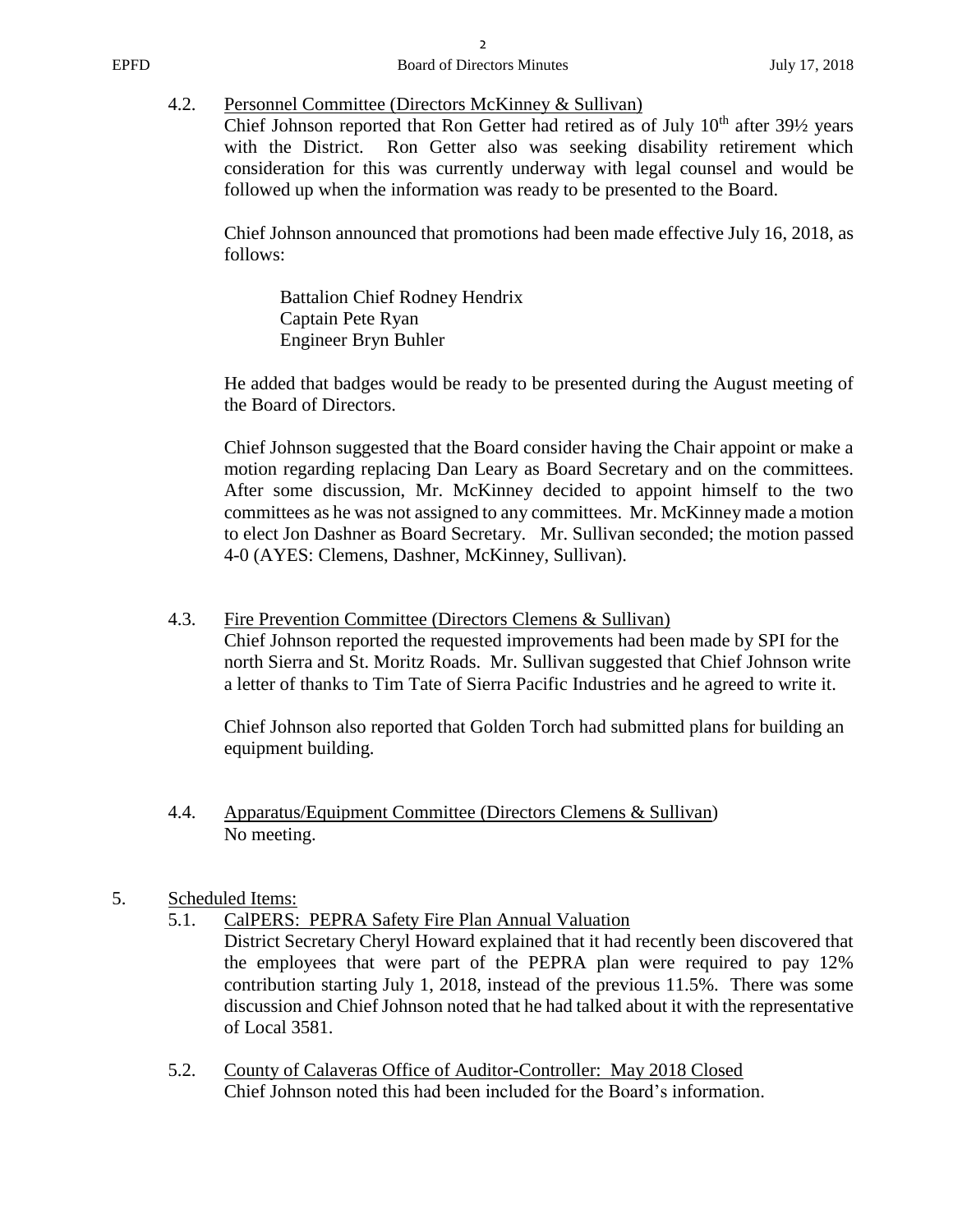- 5.3. Independent Contractor/Consulting Agreement: Health Policy and Management Consulting for Intergovernmental Transfers (IGT) Chief Johnson reported that the Finance Committee members had reviewed the proposed contract for IGT consulting which includes a higher hourly rate than the previous one yet retains the same overall limits within. Chief Johnson noted that Elli Hall's assistance had been valuable this previous year. Mr. Sullivan made a motion to approve the Elinor Hall, Health Policy and Management Consulting Independent Contractor/Consulting Agreement Medi-Cal Intergovernmental Transfers as presented and authorize Chief Johnson to sign it. Mr. Dashner seconded; motion passed 4-0 (AYES: Clemens, Dashner, McKinney, Sullivan).
- 5.4. Card from Murphys Fire District: Sympathy Over the Loss of Dan Leary The Board members noted it was a nicely expressed sentiment by MFPD Chief Brian Wilkes.

#### 6. **REPORTS**

6.1. Administrative Report

With the loss of Dan Leary, Chief Johnson noted that the District was working with a planning group planning to assist the family with building a proper memorial service for Mr. Leary.

He reported that a guest presenter had been arranged to conduct a brief classs on the Las Vegas massacre. The class was to be held on July  $26<sup>th</sup>$  with invitations being sent to area fire districts.

6.2. Legislative Report

Chief Johnson noted dRISC had been included in the budget with a one-time \$25 million additional this year for local fire department readiness. Mr. Clemens asked if the TOT and Prop 172 were to remain at the same percentage and Chief Johnson responded that the fire agencies had received confirmation from the Calaveras County CAO to use the same budget amounts in 2018-19 as received in 2017-18.

- 6.3. Fire Prevention No report.
- 6.4. Administrative EMS Mountain-Valley EMS Agency has appointed Lance Doyle as its new Director.

# 7. **COMMENTS, QUESTIONS, CONSIDERATIONS**

- 7.1. Board Members Mr. Sullivan expressed his happiness with the latest promotions.
- 7.2. Firefighters Association None